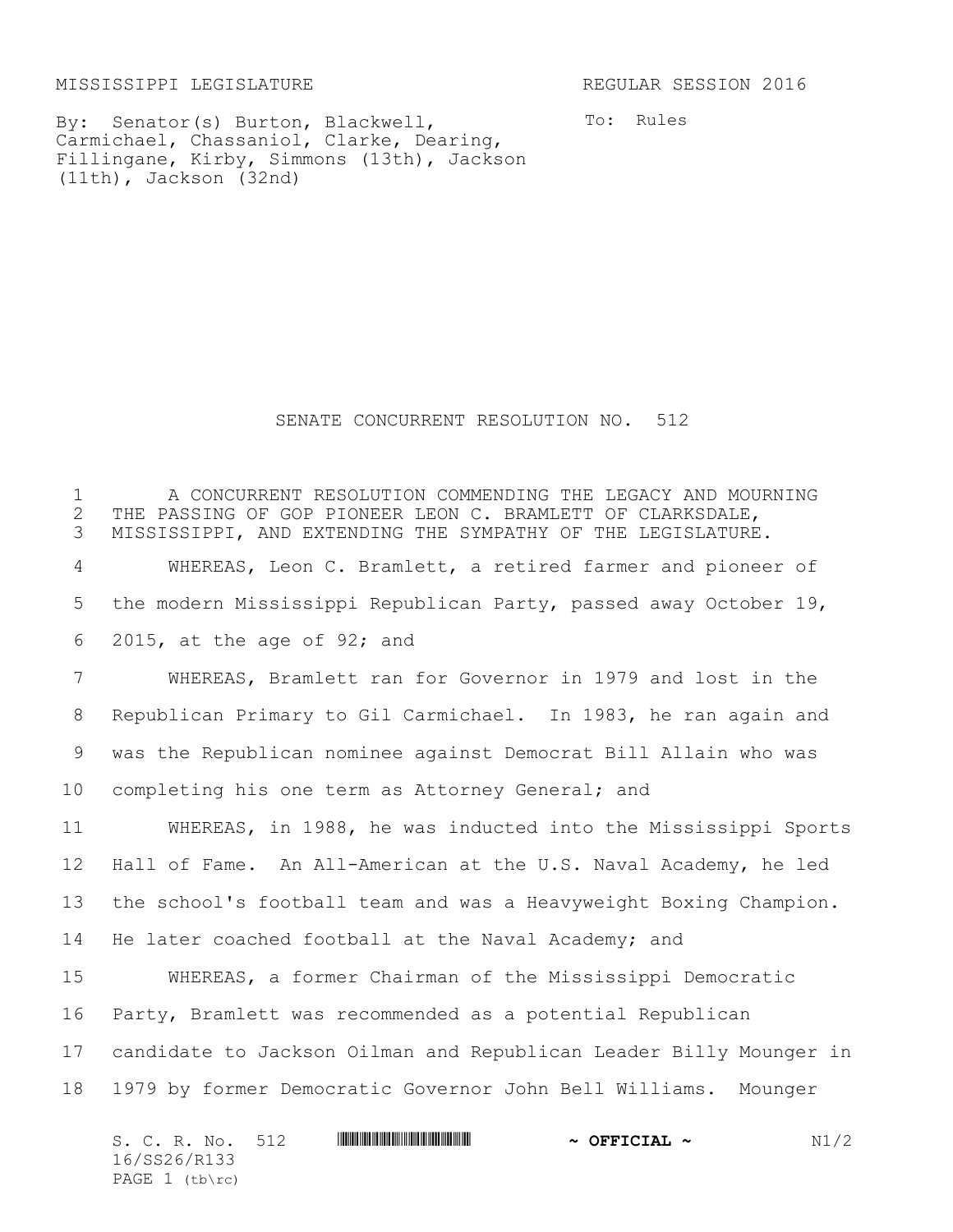opposed Carmichael and he and former Republic Party Chairman Wirt Yerger organized the Bramlett Campaign along with other activists who had supported Ronald Reagan over Gerald Ford at the 1976 Republican National Convention. Bramlett's words show many of the same issues addressed by candidates and voters today, were a concern in 1979 as well: "A changing national mood is causing voters to reject traditional political methods. They're electing new faces to government because they've seen that the old ways just don't work any more. We can't look any more to yesterday's politicians for tomorrow's answers. I'm not a professional politician. What I do offer is integrity, common sense and businesslike approach to government"; and

 WHEREAS, in 1983, Bramlett ran again and was the Republican nominee for Governor. Reflecting on the campaign this week, former Republican Party Chairman Clarke Reed of Greenville told the Associated Press, "Bramlett took the high road in his campaign, and some of his friends didn't"; and

 WHEREAS, over this past decade, Bramlett served in Senator Thad Cochran's state office in the Delta. He retired in 2014. Cochran said in a statement, "I am saddened by the passing of Leon Bramlett. He was a gentleman and as fine a man as you would want to meet. His service to the people of Mississippi is indicative 41 of a life characterized by service to others and a love of family, the Delta and our country"; and

S. C. R. No. 512 **\*\*\* And \*\*\* \*\*\* ~\*\* ~\*\* ~\*\* ~\*\* ~\*\***  $\sim$  **0FFICIAL ~** 16/SS26/R133 PAGE 2 (tb\rc)